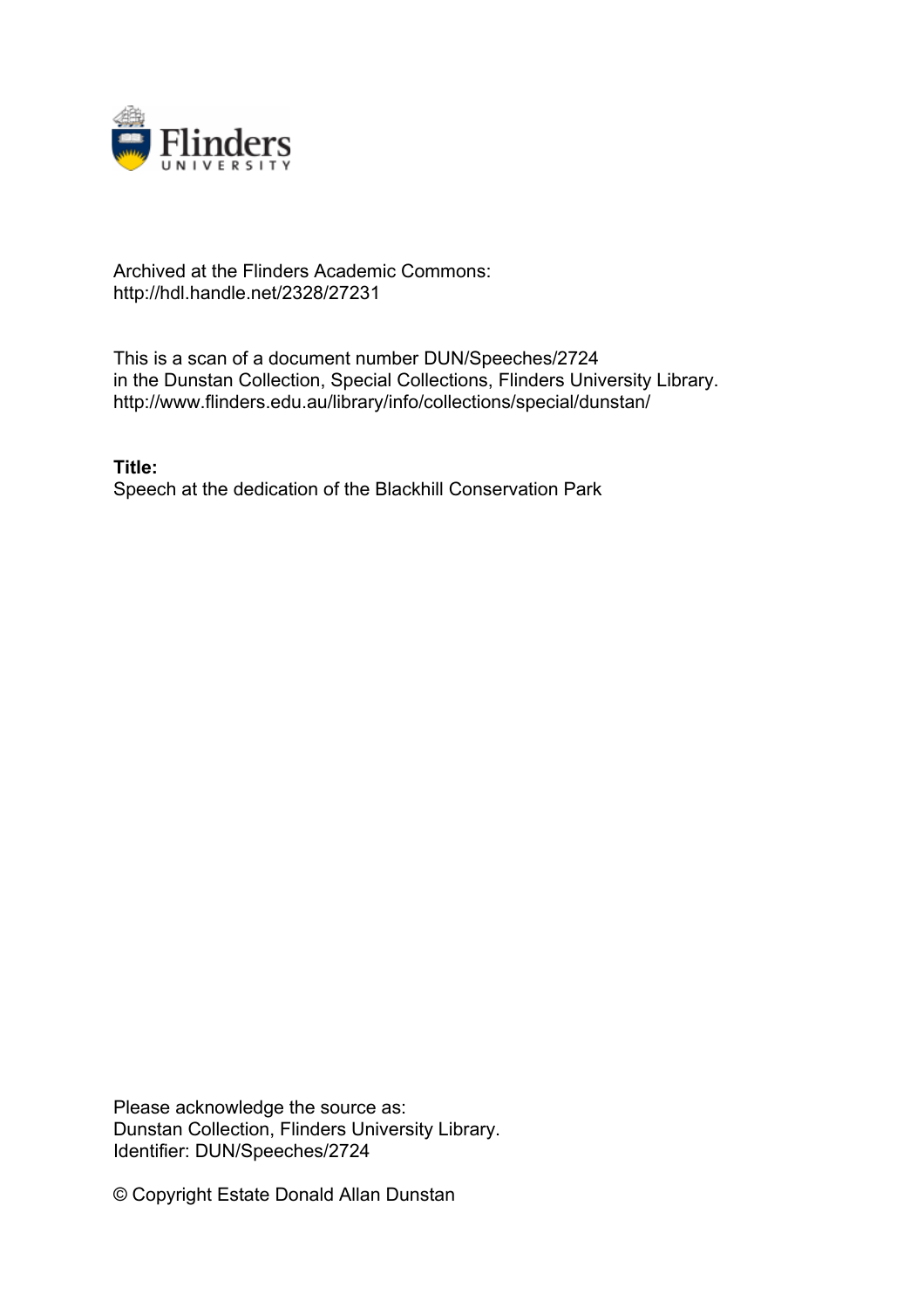SPEECH BY THE PREMIER, MR. DUNSTAN, AT THE DEDICATION OF THE BLACKHILL  $\partial$   $\!$ CONSERVATION PARK. 7.5.75.

Parliamentary Colleagues, Ladies, Gentlemen :

Some two years ago in the 1973 Environment Policy Statement, we promised to provide in this area, to serve the people of the northern suburbs, a major conservation park. It is to dedicate this Park that we are here today.

The proposal then was to establish a native flora conservation park of some nineteen hundred acres. It was to be construed as a wilderness preservation area of limited access, a woodland recreation area, and a native flora park and bird sanctuary of intensive cultivation.

Accordingly, following the election, officers of my Department contacted  $\mathbf{P}_i$ rofessor Lindsay Pryor of the Australian National University's Department of Botany. Following this contact, Professor Pryor accepted a brief to undertake a feasibility study into the establishment of the Blackhill Conservation Park and his report and its recommendations have substantially been accepted by the Government. (I should mention at this point that Professor Pryor was one of the designers of the Canberra **Botanic** Gardens which is the only native flora park in Australia comparable with what is proposed here).

He recommended, firstly, that this Athelstone Wildflower Garden with its rare collection of Australian plants, shrubs and flowers, then owned >y the Campbelltown City Council, be acquired by the Government and be slightly expanded to serve as a nucleus and hasic botanical collection  $\beta$ f the new park.

Secondly, he described an area extending south from nere in a wide and uneven breadth running along the base of the total Blackhill escarpment and down to the Maryvale and Montecute Roads, as an area to be developed as an intensively planted native flora park and bird sanctuary. Its total area is to be in the order of some one hundred acres and will feature water and swamp places, picnic areas and group recreation points.

Thirdly,  $\boldsymbol{h}$ e disposed of the bulk of the park  $\cdots$  which includes the main hill forms and extends right over to the back of this ridge of the Hills Face Zone - in two ways, as a wilderness area of limited access and as a woodland public recreation area.

The Government has been very pleased to accept this plan for a number of important reasons.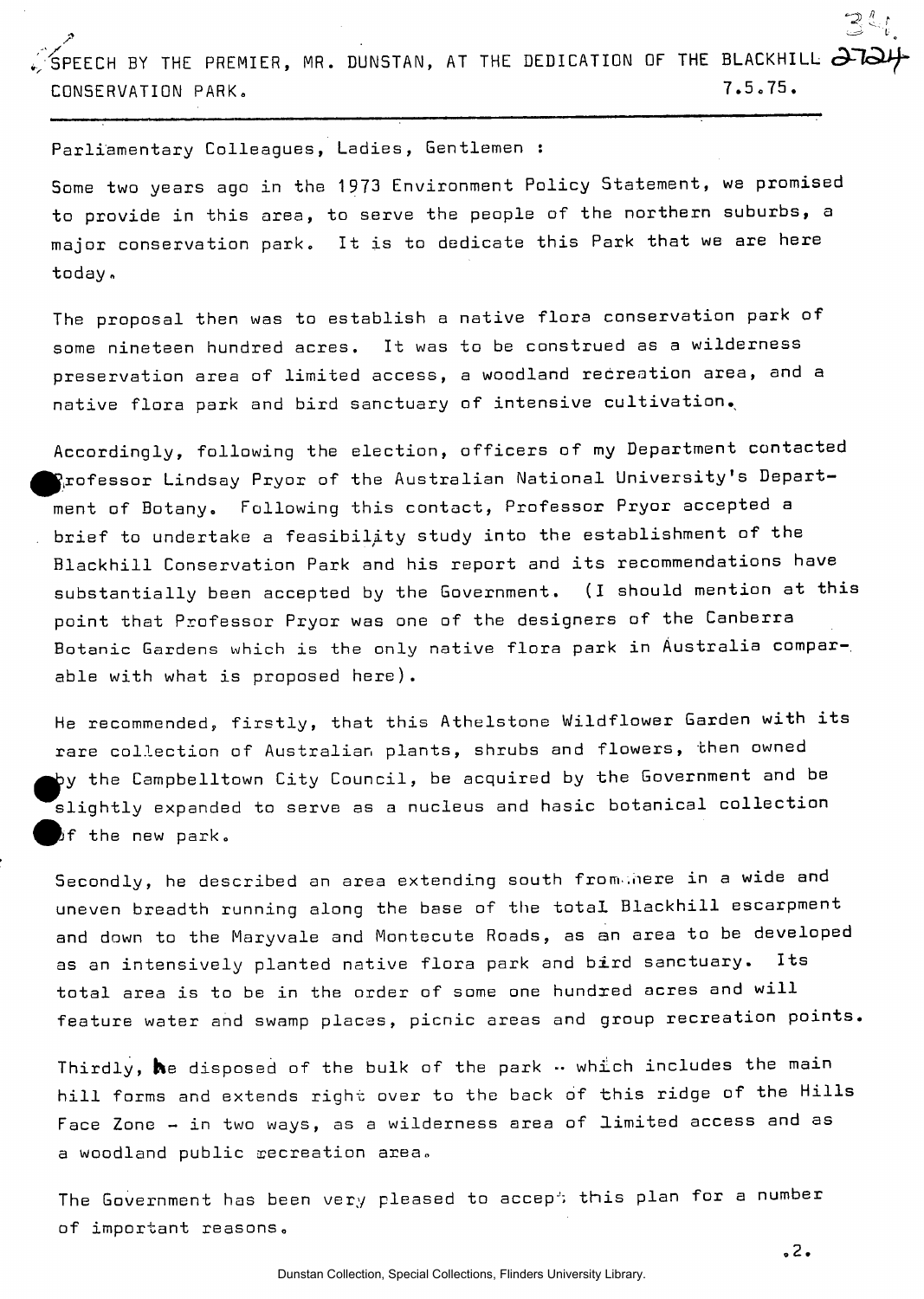The establishment of the Park sees put into practice some fundamental environmental policies. By setting aside a wilderness preservation area on Blackhill proper, we are protecting what is  $^{\mathbf{Q}}$ unique flora for the central Adelaide Plains and one which would be lost if the hill were opened up to large numbers of people. On the other hand, the woodland recreation area and the flora park will be used as major recreation areas by the people of the northern suburbs. Further, the flora park is being established on a hills face quarry now owned by the State.

Then again, in dedicating this area as a Conservation and Native Flora Park, the Government is anxious to provide a ready source of properly cultivated native trees, shrubs and flowers for private, municipal or Governmental use throughout the State. The project therefore has a research and developmental aspect. The plants are to be seen in a park ferea in which the highest possible standards of Australian native garden U ,UIdesign and plant development <del>ca</del>n be found.

The Blackhill Conservation Park will now form part of a series of major bushland, conservation or recreation parks extending along the first crest of the Adelaide Hills, within easy driving distance of the city and its suburbs.

The Park is owned and controlled by the Department of Environment and Conservation. There will be an Advisory Board chaired by Mr. David Symon of the Waite Agricultural Research Institute. Other members of the Board are Mr. Geoffrey Heath, a representative of the City of Campbelltown; Mr. Stefan Rohozinski, representing the Australian institute of Landscape Architects; Mr. Ivan Holliday of the State Planning Authority ; Mr. Graham Foreman from my Department and Mr. Noel Lothian, Director of the Botanical Gardens. It is my pleasure to announce these names today and to welcome these gentlemen to their task§ one of which will be to assist in the selection of a landscape designer and botanist equal to the task of directing the establishment of this project.

Finally, may I say that the creation of such a unique city park as this, is a long task. For the present, we have accepted Professor Pryor's basic four year plan which will see the main shape of the park emerge. From then on, growth, development and an increasing specialisation in native flora will give the people of Adelaide's northern suburbs such as Tea Tree Gully, Highbury, Rosteevor and Hectorville, a park of which their communities can be proud.

Dunstan Collection, Special Collections, Flinders University Library.

 $- 2 -$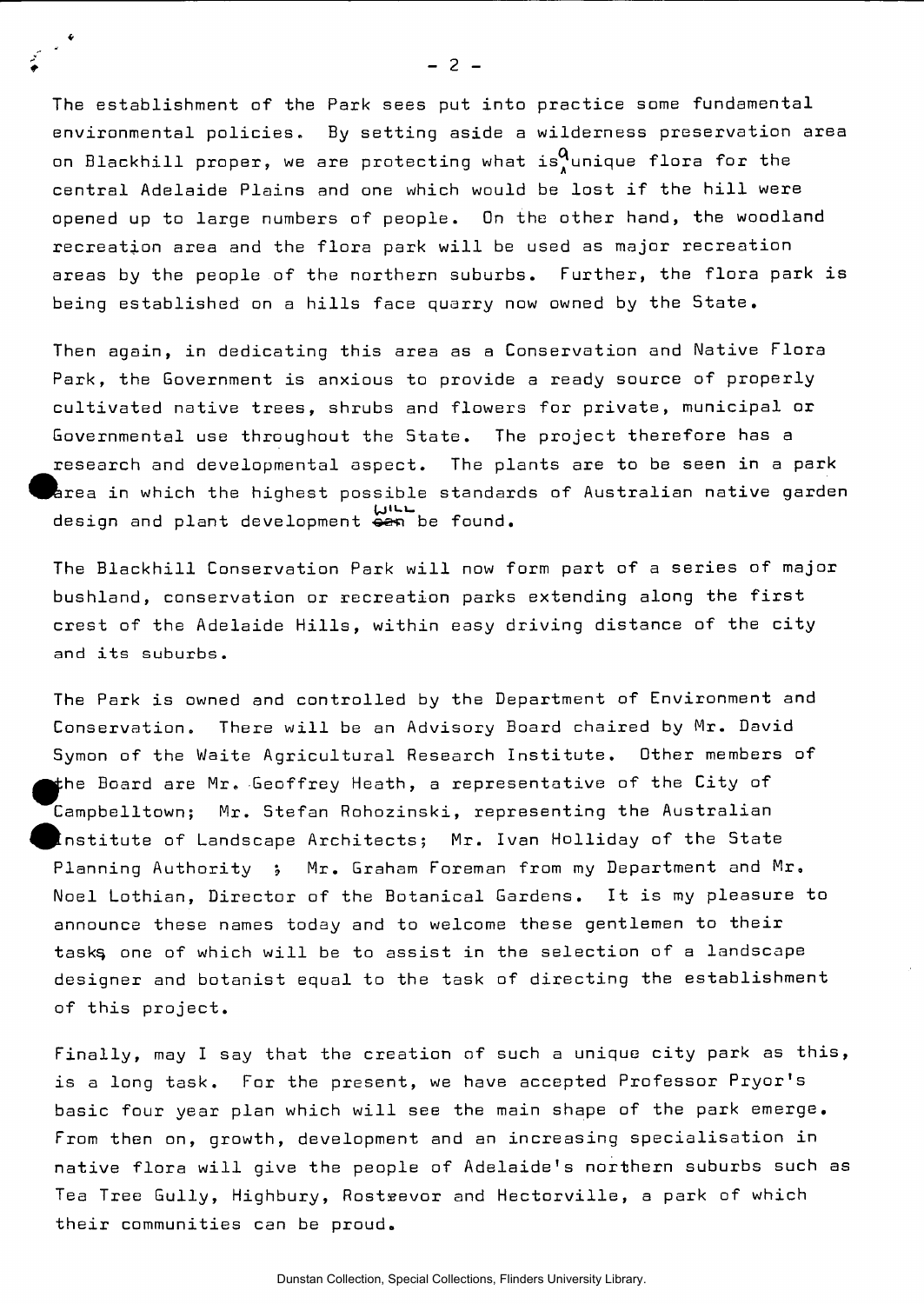SPEECH BY THE PREMIER, MR. DUNSTAN, AT THE DEDICATION OF THE BLACKHILL CONSERVATION PARK. 7.5.75.

Parliamentary Colleagues, Ladies, Gentlemen :

Some two years ago in the 1973 Environment Policy Statement, we promised to provide in this area, to serve the people of the northern suburbs, a major conservation park. It is to dedicate this Park that we are here today.

The proposal then was to establish a native flora conservation park of some nineteen hundred acres. It was to be construed as a wilderness preservation area of limited access, a woodland recreation area, and a native flora park and bird sanctuary of intensive cultivation.

Accordingly, following the election, officers of my Department contacted  $\blacktriangleright$ rofessor Lindsay Pryor of the Australian National University's Department of Botany, Following this contact, Professor Pryor accepted a brief to undertake a feasibility study into the establishment of the Blackhill Conservation Park and his report and its recommendations have substantially been accepted by the Government. (I should mention at this point that Professor Pryor was one of the designers of the Canberra Botanic Gardens which is the only native flora park in Australia comparable with what is proposed here).

He recommended, firstly, that this Athelstone Wildflower Garden with its rare collection of Australian plants, shrubs and flowers, then owned by the Campbelltown City Council, be acquired by the Government and be  ${\sf slightly}$  expanded to serve as a nucleus and hasic botanical collection |f the new park.

Secondly, he described an area extending south from nere in a wide and uneven breadth running along the base of the total Blackhill escarpment and down to the Maryvale and Montecute Roads, as an area to be developed as an intensively planted native flora park and bird sanctuary. total area is to be in the order of some one hundred acres and will feature water and swamp places, picnic areas and group recreation points.

Thirdly,  $\boldsymbol{h}$ e disposed of the bulk of the park - which includes the main hill forms and extends right over to the back of this ridge of the Hills Face Zone - in two ways, as a wilderness area of limited access and as a woodland public secreatinn area,

The Government has been ve: y pleased to accept this plan for a number of important reasons.